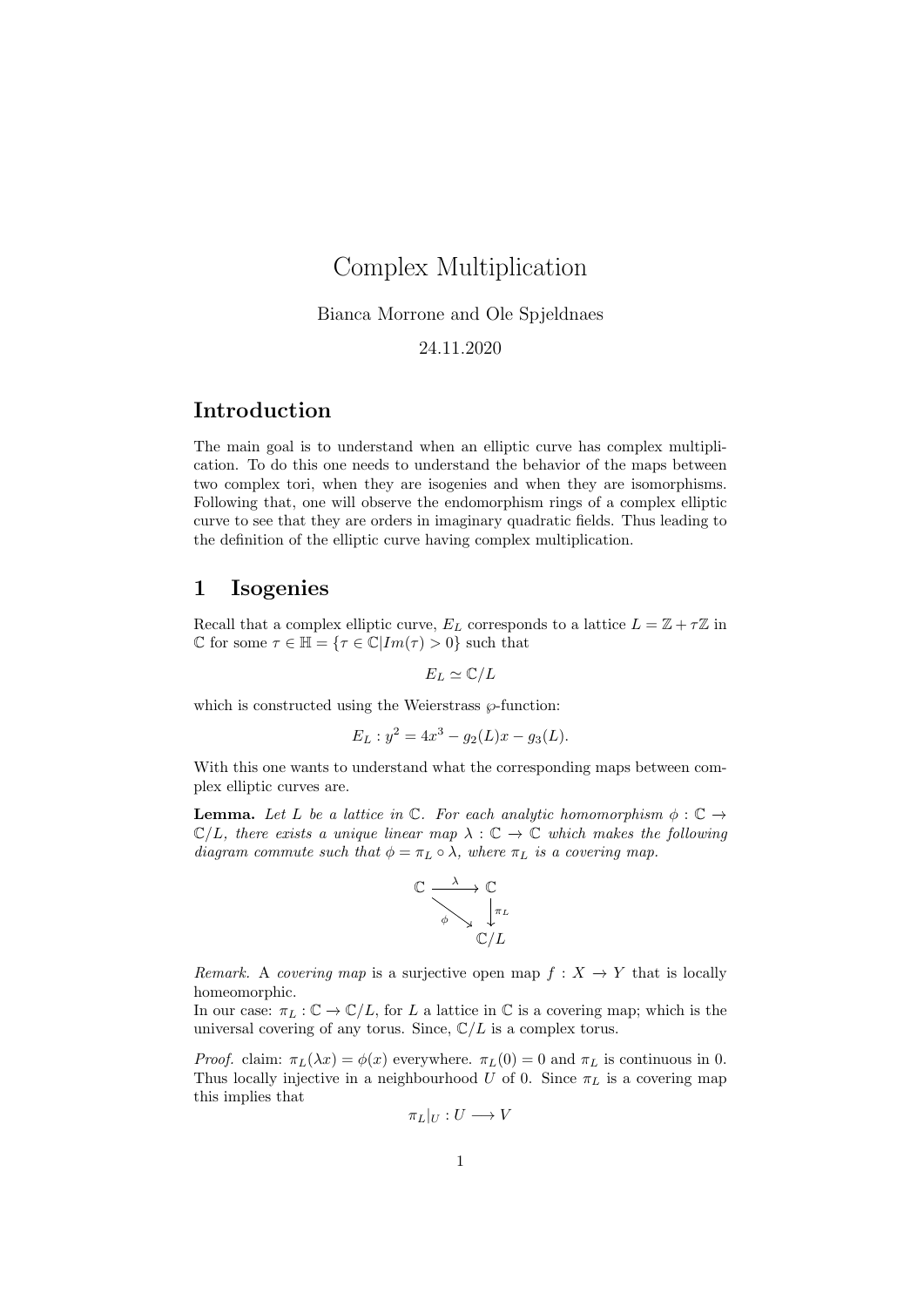is bijective for  $U \subset \mathbb{C}$  and  $V \subset \mathbb{C}/L$  open sets.

Let  $f := (\pi_L|_U)^{-1} \circ \phi$ , which is also analytic and respects addition in the neighbourhood W of 0, for  $x, y, x + y \in W$  and where  $W \subset \mathbb{C}$  open set.

Since each homomorphism is given by some multiplication with  $\lambda$ , for some  $\lambda$ , one thus wants to take the derivative, to see that the derivative is constant. Hence, taking the derivative with respect to y gives  $f'(x+y) = f'(y)$ , and letting  $y = 0$  yields  $f'(x) = f'(0) = \lambda$ . Since,  $f(0) = 0$  it follows that  $f(x) = \lambda x$ .

Finally,  $\pi_L(\lambda x) = \phi(x)$  locally. Then since the function  $\pi_L(\lambda x) - \phi(x)$ vanishes and is analytic in a neighbourhood of 0. It follows that  $\pi_L(\lambda x) = \phi(x)$ everywhere.

**Lemma.** Let L,M be two lattices in  $\mathbb{C}$ . Let  $f : \mathbb{C}/L \to \mathbb{C}/M$  be an analytic homomorphism between two complex tori. Then for each analytic homomorphism  $\phi : \mathbb{C} \to \mathbb{C}/M$ , there exists a unique linear map such that the following diagram commutes.



*Proof.* Follows from the previous lemma. One has  $\phi = f \circ \pi_L$  and  $\phi = \pi_M \circ \lambda$ where this map from  $\mathbb C$  to  $\mathbb C/M$  factors through a  $\lambda \in \mathbb C$ . Hence,  $\pi_M \circ \lambda = f \circ \pi_L$ by the previous lemma.  $\Box$ 

Next, we would like to define the maps between two complex tori.

**Definition.** An analytic map  $f : \mathbb{C}/L \to \mathbb{C}/M$  for two lattices L and M in  $\mathbb{C}$ is called an isogeny if it has finite kernel.

**Theorem.** Let  $L$  and  $M$  be two lattices in  $\mathbb{C}$ .

- 1. If  $f : \mathbb{C}/L \to \mathbb{C}/M$  is an isogeny, then there exists  $a \lambda \in \mathbb{C}$  such that  $f(z) = \lambda z$  and  $\lambda L \subset M$ .
- 2. Every  $\lambda \in \mathbb{C}$  satisfying  $\lambda L \subset M$  gives rise to an isogeny  $\mathbb{C}/L \to \mathbb{C}/M$ .

Proof. Part one follows from the previous lemma, and part two is clear, since any  $\lambda$  of this form induces an isogeny.  $\Box$ 

 $\Box$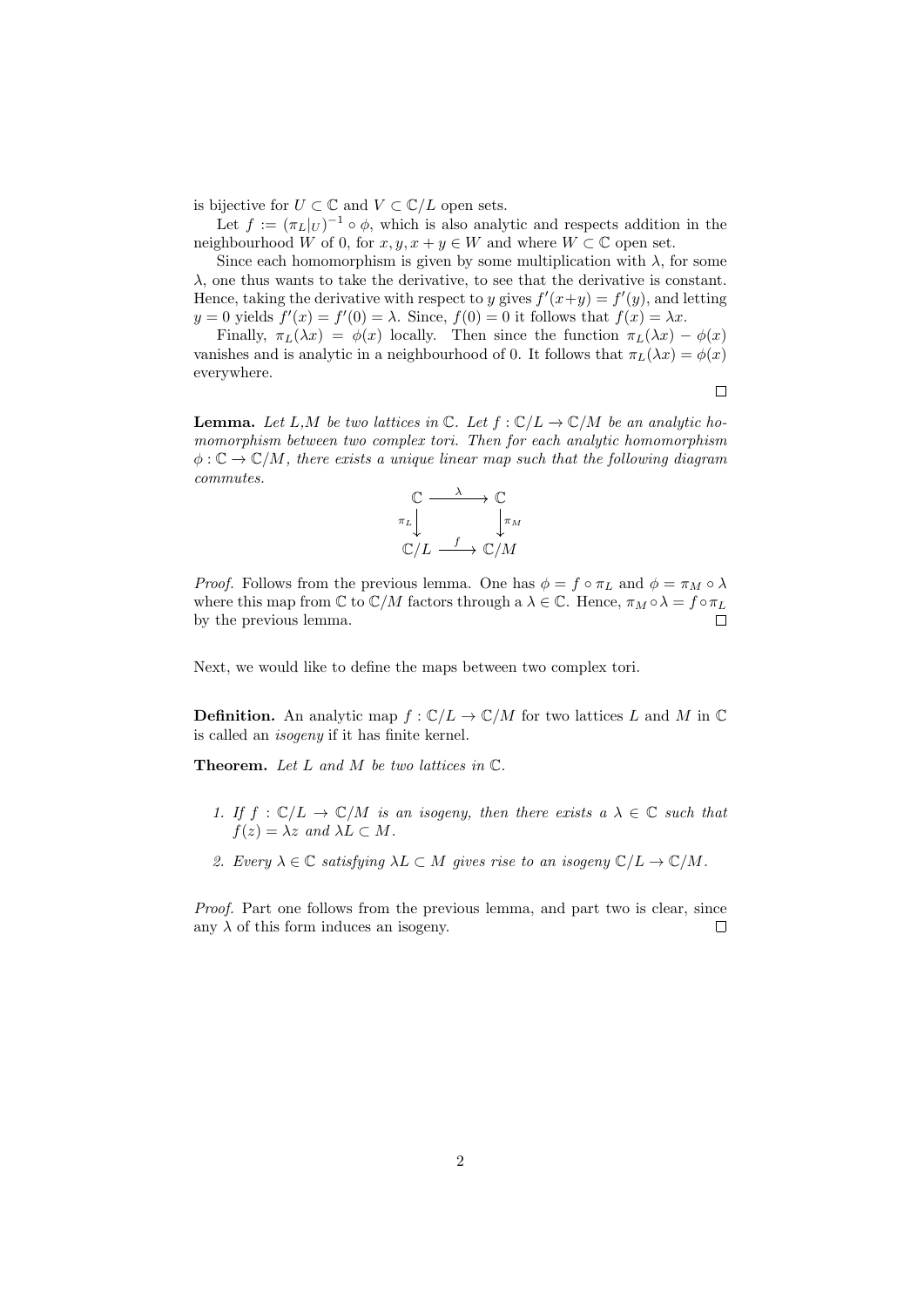**Definition.** Two complex tori,  $\mathbb{C}/L$  and  $\mathbb{C}/M$  are isogenous if there exists a non-zero isogeny between them. That is:

- 1. If  $\lambda L \subset M$  for  $\lambda \in \mathbb{C}^{\times}$ , then  $f(x+L) = \lambda x + M$  defines an isogeny from  $\mathbb{C}/L$  to  $\mathbb{C}/M$ .
- 2. By properties of lattices, one also has a  $\mu \in \mathbb{C}^{\times}$  such that  $\mu M \subset L$  induces an isogeny from  $\mathbb{C}/M$  to  $\mathbb{C}/L$ .

**Definition.** One defines the degree of an isogeny  $f : \mathbb{C}/L \to \mathbb{C}/M$  as follows:

1. For  $f$  a non-zero isogeny

$$
deg(f) = \#ker(f)
$$

2. For f a zero isogeny

$$
deg(f) = 0
$$

#### 2 Isomorphisms

The next step is to understand what happens when the map between two complex tori is an isomorphism. Then with this see how the isomorphism classes of the elliptic curves are characterized by the j-ivariant.

**Definition.**  $\mathbb{C}/L$  is isomorphic to  $\mathbb{C}/M$ , for two lattices L and M in  $\mathbb{C}$ , if there exists an invertible isogeny between them. That is, there exists the map

$$
f^{-1} : \mathbb{C}/M \to \mathbb{C}/L
$$

which factors through  $z \mapsto \lambda^{-1}z$  and has the property that  $\lambda^{-1}M \subset L$ .

Remark. Every lattice  $L = \omega_1 \mathbb{Z} + \omega_2 \mathbb{Z}$  can be written in the form

$$
L = \omega_1(\mathbb{Z} + \tau \mathbb{Z}),
$$

where  $\tau \in \mathbb{H}$  and  $\tau = \frac{\omega_2}{\omega_1}$ .

Definition. The *j*-invariant is a map

$$
j:\mathbb{H}\to\mathbb{C}
$$

defined by

$$
j(\tau) := j(\mathbb{Z} + \tau \mathbb{Z}) = j(L)
$$

Similarly, it can be defined as the function:

$$
j(L) = \frac{1728g_2^3(L)}{\Delta(L)}
$$

Where

$$
\Delta(L) := g_2^3(L) - 27g_3^2(L) \tag{1}
$$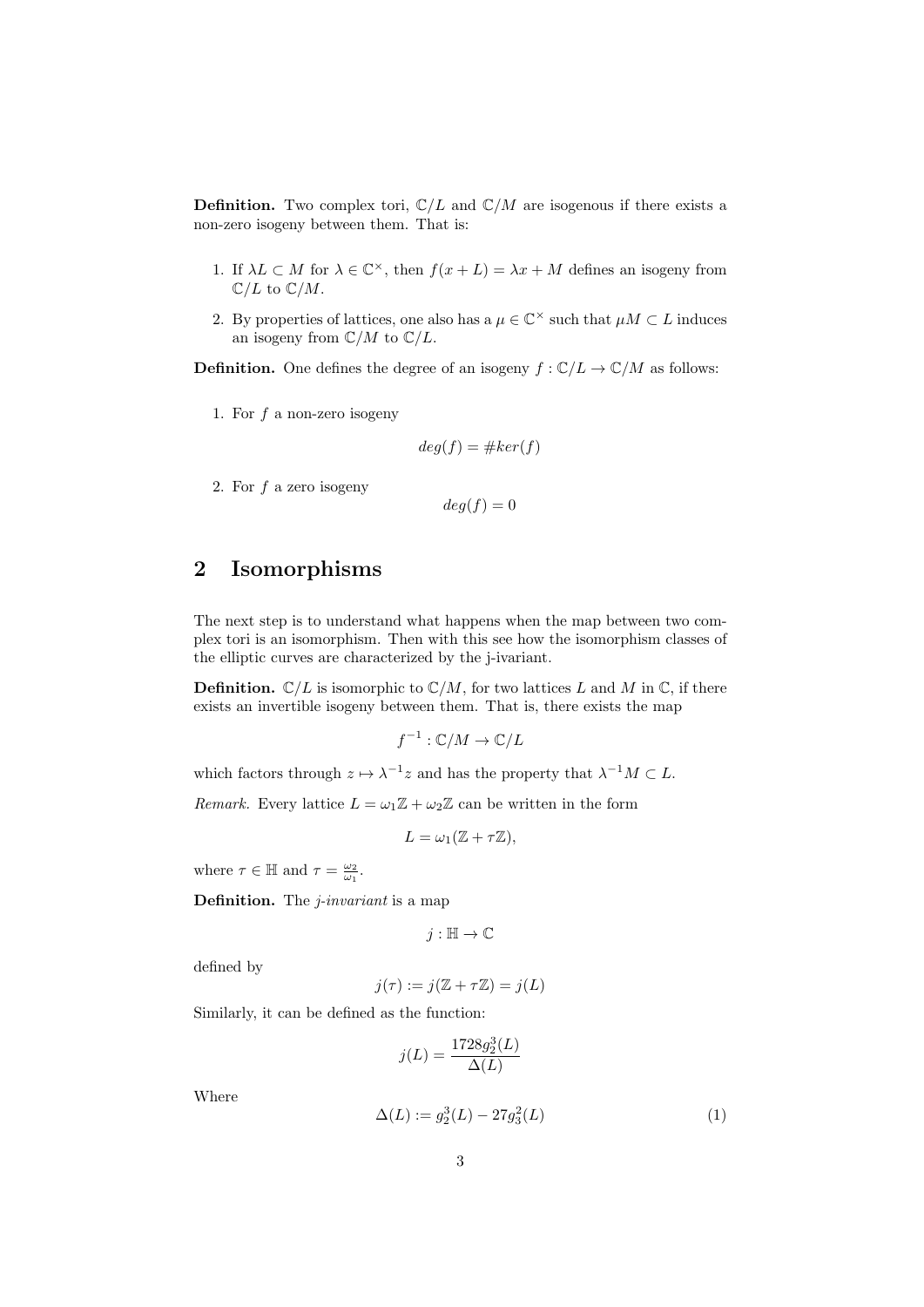$$
g_2(L) = 60G_4(L) = 60 \sum_{\omega \in L^x} \omega^{-4}
$$
 (2)

$$
g_3(L) = 140G_6(L) = 140 \sum_{\omega \in L^x} \omega^{-6}.
$$
 (3)

**Theorem.** The *j*-function is analytic on  $H$ .

*Proof.* Assuming  $g_2(\tau)$  and  $g_3(\tau)$  are analytic on H it follows that the discriminant is also analytic on H. Since  $\Delta(\tau) \neq 0$ ,  $\forall \tau \in \mathbb{H}$ ,  $j(\tau)$  is thus also analytic on H.  $\Box$ 

**Theorem.** Let L and M be two lattices in  $\mathbb{C}$ . The elliptic curves  $E_L$  and  $E_M$ are isomorphic if and only if their j-function agree, i.e.  $j(L) = j(M)$ .

To prove this theorem, we will use that there is a correspondence between elliptic curves over C and their lattices.

**Definition.** Lattices L and M are said to be *isomorphic* if  $M = \lambda L$  for some  $\lambda \in \mathbb{C}^{\times}$ .

**Lemma.**  $M = \lambda L$ , for some  $\lambda$  if and only if  $j(L) = j(M)$ .

*Proof.* Suppose L and M are isomorphic with  $\lambda L = M$ . Using Definition 2.2 above, one has

$$
g_2(M) = 60 \sum_{\omega \in M^{\times}} \omega^{-4} = \lambda^{-4} g_2(L).
$$

Similarly,  $g_3(M) = \lambda^{-6} g_3(L)$ .

Hence, 
$$
j(M) = 1728 \frac{(\lambda^{-4} g_2(L))^3}{(\lambda^{-4} g_2(L))^3 - 27(\lambda^{-6} g_3(L))^2} = 1728 \frac{g_2^3(L)}{\Delta(L)} = j(L).
$$

For the other direction, we assume  $j(L) = j(M)$ . From Remark 2 we can thus assume  $j(\tau_1) = j(\tau_2)$  and claim that this is true if and only if  $\tau_1 = \gamma \tau_2$  for  $\gamma \in SL_2(\mathbb{Z})$ .

For one direction of the claim, recall from the previous talk that  $\tau_1 = \gamma \tau_2$ for  $\gamma \in SL_2(\mathbb{Z})$  corresponds to the corresponding lattices being multiples. Thus the lattice M corresponds to  $\tau_2$  and so lattice  $\lambda M$  corresponds to  $\tau_1$ . Hence,  $\lambda M = L$  and by definition the lattices are isomorphic.

For the other direction of the claim, the idea is to show that the j-invariant is a bijection. To do this we use the fact that it is a modular form and is defined on  $\mathbb{H}$ , but is invariant under the action of  $SL_2(\mathbb{Z})$ . This means the j-invariant is a function that can be viewed on the quotient going to  $\mathbb{C}$ ,

$$
j:SL_2(\mathbb{Z})/\mathbb{H}\to\mathbb{C}.
$$

It follows that this is a bijection, since saying  $j(\tau_1) = j(\tau_2)$  is equivalent to saying  $\tau_1 \equiv \tau_2 \mod SL_2(\mathbb{Z})$ .

 $\Box$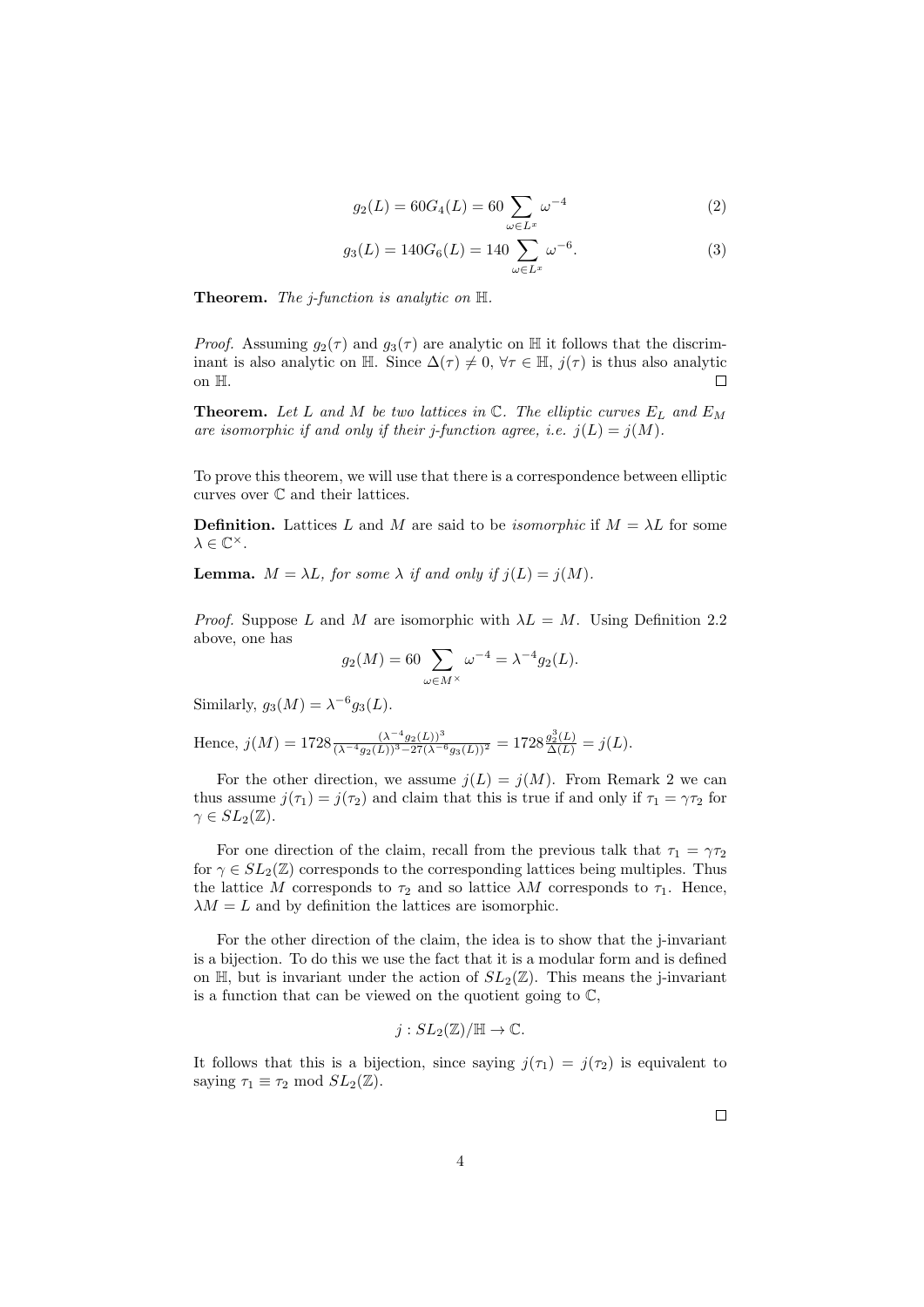Finally, the correspondence between isomorphism classes of lattices and isomorphism classes of elliptic curves in combination with Lemma 2.3 proves Theorem 2.2.

### 3 Endomorphisms

As we have seen in the previous sections, with  $L = M$  the endomorphisms of the elliptic curve  $E := \mathbb{C}/L$  correspond to  $\lambda \in \mathbb{C}$  such that  $\lambda L \subseteq L$ .

**Proposition.** Let  $\lambda L \subseteq L$ . Then:

 $i)$   $\lambda$  is either an integer or an algebraic integer in an imaginary quadratic number field.

*ii*)  $\wp_L(\lambda z)$  is a rational function of  $\wp_L(z)$ .

*Proof. i*) If  $\lambda L \subseteq L = \omega_1 \mathbb{Z} + \omega_2 \mathbb{Z}$ , we get the equations:

$$
\lambda \omega_1 = a\omega_1 + b\omega_2 \tag{4}
$$

$$
\lambda \omega_2 = c\omega_1 + d\omega_2 \tag{5}
$$

with a,b,c,d  $\in \mathbb{Z}$ . Define  $\tau := \frac{\omega_1}{\omega_2}$  and we get

$$
\tau = \frac{a\tau + b}{c\tau + d} \tag{6}
$$

 $\Box$ 

so  $c\tau^2 + (d - a)\tau - b = 0$ . Note from eq. 2 that if  $\lambda$  is not an integer, then  $c \neq 0$ , whereby  $\tau$  is a quadratic imaginary number. Finally, since  $\lambda = c\tau + d$ , we get the equation  $\lambda^2 - (a+d)\lambda + ad - bc = 0$ , and conclude that  $\lambda$  is an integer in  $\mathbb{Q}(\tau)$ .

ii)Proof idea:

• Construct an elliptic function f(z) for the lattice L which is a rational function of  $\wp_L(z)$ .

5

• Show that  $f(z) = c \cdot \varphi_L(\lambda z)$  for some  $c \in \mathbb{C}$ .

We denote  $\mathcal{R}(\tau) := End(E) = {\lambda \in \mathbb{Q}(\tau) : \lambda L \subseteq L}.$ 

**Definition.** An *order*  $\mathcal O$  of a ring R is a subring such that:

- 1. R is a finite-dimensional Q-algebra
- 2.  $\mathscr O$  spans R over  $\mathbb Q$
- 3.  $\mathcal O$  is a Z-lattice in R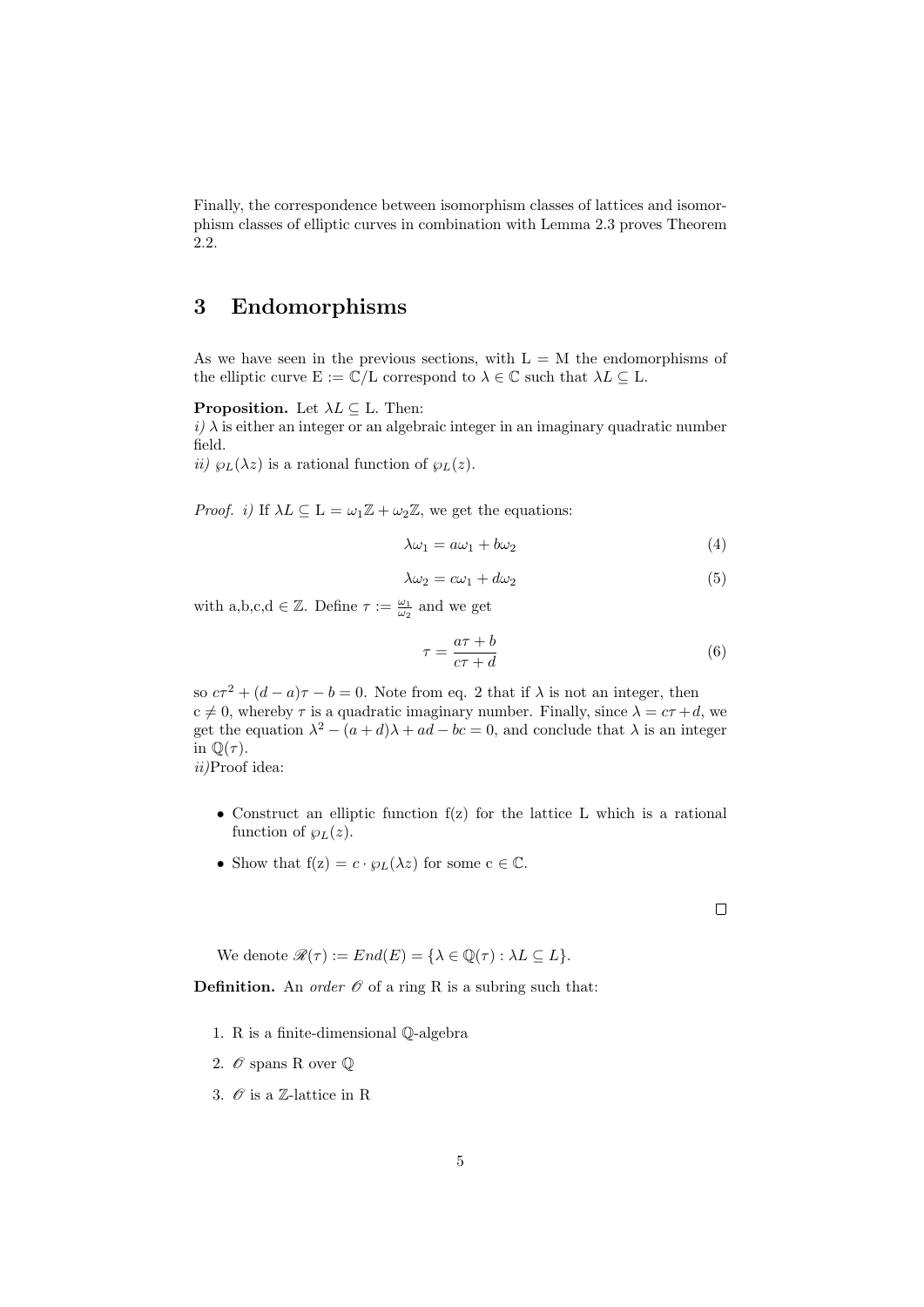We have shown that  $End(E)$  is either  $\mathbb Z$  or isomorphic to an order of a quadratic imaginary field  $\mathbb{O}(\tau)$ . In the latter case we say that E is an elliptic curve with complex multiplication.

Remark. If  $\mathbb{Q}(\tau)$  is an imaginary quadratic field, every order  $\mathscr{O}$  of  $\mathbb{Q}(\tau)$  has a corresponding elliptic curve E such that  $End(E) = \mathcal{O}$ .  $E = \mathbb{C}/\mathcal{O}$  is one such curve.

**Example.** Let's consider automorphisms of E, e.g.  $\lambda$  such that  $\lambda L = L$ .

- If E doesn't have complex multiplication,  $\lambda = \pm 1$  are the only options.
- Let  $K = \mathbb{Q}(\tau)$  and  $\mathscr O$  denote the maximal order in K. If End(E) =  $\mathscr O$ , then the automorphisms of E correspond to the units of  $\mathscr O$ . By Dirichlet's unit theorem the units in  $\mathcal O$  are the roots of unity contained in K. There are only two cases where the group of roots of unity in K is not  $\{\pm 1\}$ : 1) If  $K = \mathbb{Q}(i)$ , then  $\pm i$  are also elements of the group.

2) If  $K = \mathbb{Q}(\rho)$ ,  $\rho = e^{2\pi i/3}$ , then  $\pm \rho$  and  $\pm \rho^2$  are also elements of the group.

#### 4 The Ideal Class Group

.

**Definition.** Let  $\mathcal{O}$  be an order in an imaginary quadratic field and let L be an ideal of  $\mathscr O$ . If the endomorphism ring of the elliptic curve defined by L is  $\mathscr O$ , we say that L is a proper  $\mathcal{O}\text{-ideal}$ .

We can define an equivalence relation on the set of  $\mathcal{O}\text{-ideals}$ , by saying that two  $\mathscr O$ -ideals I and J are equivalent if there exist  $\delta, \gamma \in \mathscr O$  such that  $\gamma I = \delta J$ .

**Definition.** Let  $\mathcal O$  be an order of an imaginary quadratic field K. The *ideal* class group  $cl(\mathcal{O})$  is the multiplicative group of equivalence classes of proper  $\mathcal{O}$ -ideals.

With  $\mathscr{O}_K$  the ring of integers of K, we define the *class number* of K to be the cardinality of  $\text{cl}(\mathscr{O})$  and denote it by h or  $h_K$ . In the same vein, for an order  $\mathscr{O}$ of K we define  $h(\mathscr{O}) := |cl(\mathscr{O})|$ .

Remark. End(E) =  $\mathscr{O}_K$  if and only if E =  $\mathbb{C}/J$  where J is an  $\mathscr{O}_K$ -ideal. We see from the above definition that two  $\mathscr{O}_K$ -ideals are equivalent if and only if their corresponding curves are isomorphic. We conclude that there are h elliptic curves E with  $\text{End}(E) = \mathscr{O}_K$  up to isomorphism.

**Proposition.** The j-invariant of an order  $\mathcal O$  in an imaginary quadratic field K is an algebraic integer of degree  $h(\mathscr{O})$ .

**Example.** The number  $e^{\pi\sqrt{163}}$  is a lot closer to being an integer than one might think, as confirmed by the decimal expansion:  $e^{\pi\sqrt{163}} = 262537412640768743.999999999992...$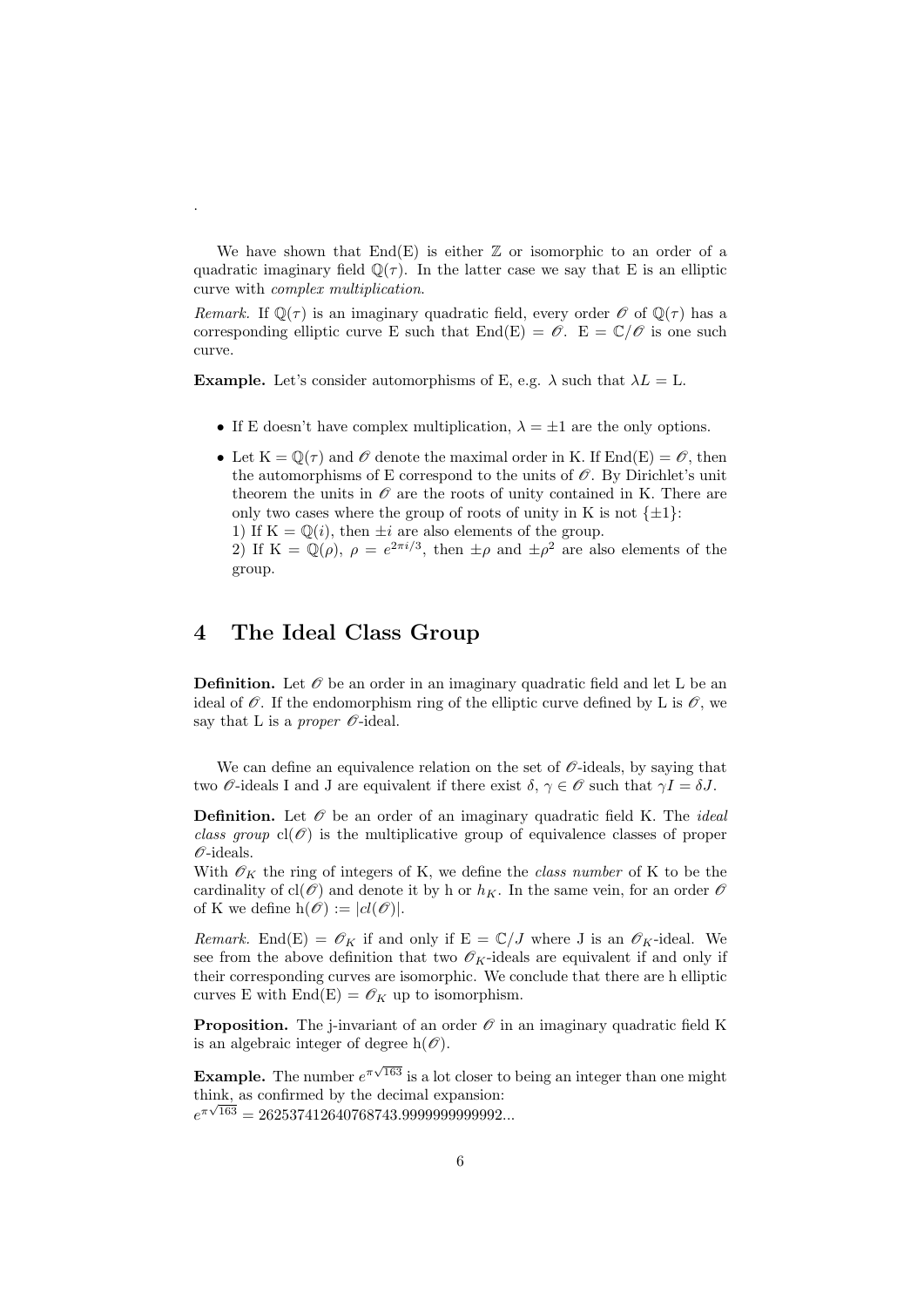We will show why this is so using the q-expansion of the j-function and the results we have seen here. Set  $\tau = \frac{1}{2}(1 + i\sqrt{163})$  and note that since  $\mathbb{Q}(\sqrt{-163})$ has class number 1,  $j(\tau)$  is an integer. We define  $q := e^{2i\pi\tau} = -e^{-\pi\sqrt{163}}$ . The q-expansion now yields

$$
j(\tau) = \frac{1}{q} + 744 + 196884q + 21493760q^2 + \dots \tag{7}
$$

In particular  $|j(\tau) - \frac{1}{q} + 744| \le 196884q$ , and since  $|q| \le \frac{1}{2} 10^{-17}$ , we see that the distance of  $-e^{-\pi\sqrt{163}}$  from the integer  $j(\tau)$  – 744 is smaller than 10<sup>-12</sup>.

## 5 The Fundamental Theorem of Complex Multiplication

By the Kronecker-Weber Theorem, every finite abelian extension of Q is a subfield of a cyclotomic field. In fact, we have an isomorphism  $G_{\mathbb{Q}^{ab}/\mathbb{Q}} \cong \prod_p \mathbb{Z}_p^*$ . There have been many attempts to generalize this result, namely, for an arbitrary number field K to find abelian extensions of K by adding certain algebraic numbers. While the most general case remains an open problem, considering elliptic curves with complex multiplication has yielded a similar result in the case where K is an imaginary quadratic field. This result is known as  $Kronecker's$ Jugendtraum, as Leopold Kronecker described the issue as the "dearest dream of his youth".

Remark. Let L/K be a field extension. Consider the ring of integers  $\mathscr{O}_K$  of K and a prime ideal  $\mathscr P$  of  $\mathscr O_K$ . The ideal  $\mathscr P\mathscr O_L$  of  $\mathscr O_L$  is not necessarily prime, but if [L : K] is finite, it has a factorization into prime ideals:  $\mathscr{P} \mathscr{O}_L = \mathscr{P}_1^{e_1} \dots \mathscr{P}_n^{e_n}$ . If  $e_i = 1$  for all i, we say that L is unramified.

**Theorem.** (The fundamental theorem) Let  $K$  be an imaginary quadratic field,  $C_1, ..., C_h$  the ideal classes corresponding to the h non-isomorphic elliptic curves  $E_i$  such that  $End(E_i) = \mathcal{O}_K$ . Then the following claims are true:

- 1. H :=  $K(j(C_i))$  is independent of i; the values  $j(C_i)$  are conjugated over K. Furthermore, H is the maximal unramified abelian extension of K, and it has degree  $[H:K] = h_K$ .
- 2. The ideal class group  $cl(\mathscr{O}_K)$  of K is isomorphic to  $Gal(H/K)$  by  $J \mapsto \sigma_J$ , where  $\sigma_J(j(C_i)) = j([J]^{-1}C_i)$ .
- 3. j(J) is real if and only if J has order dividing 2 in  $\text{cl}(\mathscr{O}_K)$ . In particular,  $j(\mathscr{O}_K)$  is real, and  $[\mathbb{Q}(j(\mathscr{O}_K)) : \mathbb{Q}] = h_K$

Remark. To top it all off, the maximal abelian extension of K can be given explicitly by adjoining to K all elements of the following form:  $\frac{\nu}{n}(a\omega_1+b\omega_2), \text{ a,b} \in \mathbb{Z}, \text{ } n \in \mathbb{N}.$ 

 $\nu$  is a function of j which we shall not explore any further here. (See for example [3])